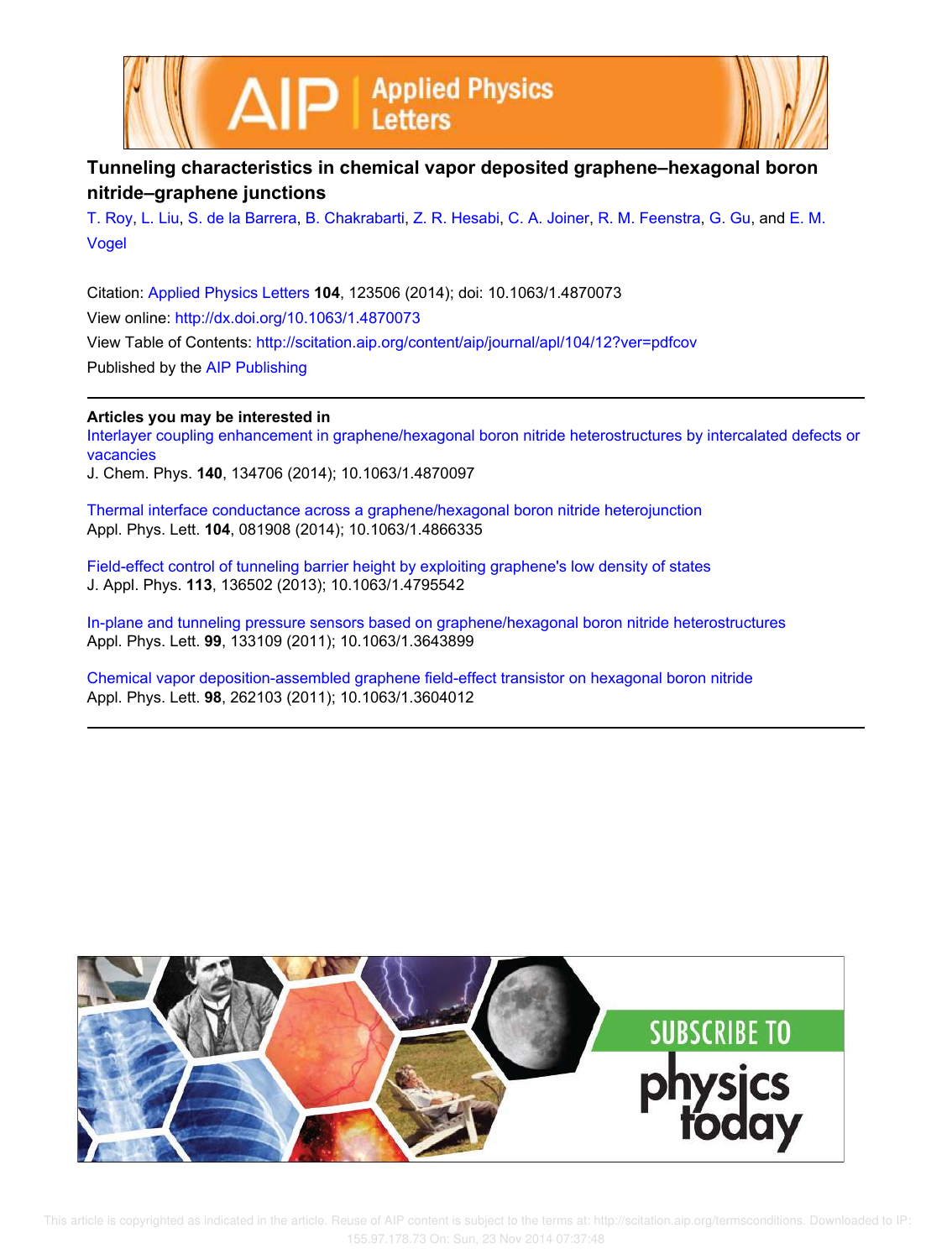

## Tunneling characteristics in chemical vapor deposited graphene–hexagonal boron nitride–graphene junctions

T. Roy,<sup>1</sup> L. Liu,<sup>2</sup> S. de la Barrera,<sup>3</sup> B. Chakrabarti,<sup>1,4</sup> Z. R. Hesabi,<sup>1</sup> C. A. Joiner,<sup>1</sup> R. M. Feenstra,<sup>3</sup> G. Gu,<sup>2</sup> and E. M. Vogel<sup>1</sup>

<sup>1</sup>School of Materials Science and Engineering, Georgia Institute of Technology, 771 Ferst Drive, Atlanta, Georgia 30332, USA

 $^2$ Department of Electrical Engineering and Computer Science, University of Tennessee, 1520 Middle Drive, Knoxville, Tennessee 37996, USA

<sup>3</sup>Department of Physics, Carnegie Mellon University, 5000 Forbes Ave., Pittsburgh, Pennsylvania 15213, USA  ${}^{4}$ Department of Materials Science and Engineering, University of Texas at Dallas, 800 West Campbell Rd., Richardson, Texas 75080, USA

(Received 22 February 2014; accepted 20 March 2014; published online 27 March 2014)

Large area chemical vapor deposited graphene and hexagonal boron nitride was used to fabricate graphene–hexagonal boron nitride–graphene symmetric field effect transistors. Gate control of the tunneling characteristics is observed similar to previously reported results for exfoliated graphene–hexagonal boron nitride–graphene devices. Density-of-states features are observed in the tunneling characteristics of the devices, although without large resonant peaks that would arise from lateral momentum conservation. The lack of distinct resonant behavior is attributed to disorder in the devices, and a possible source of the disorder is discussed.  $\odot$  2014 AIP Publishing LLC. [http://dx.doi.org/10.1063/1.4870073]

Graphene is considered a promising candidate for future electronic devices owing to the high mobility of its carriers, linear dispersion, and perfect two-dimensional (2D) confinement. However, monolayer graphene-based transistors have a low switching ratio owing to the semi-metallic nature of graphene.<sup>1</sup> Graphene-insulator-graphene symmetric field effect transistors (SymFETs), where a bottom gate controls the carriers in the bottom layer graphene while a top gate controls the top graphene layer, have been theoretically shown to exhibit negative differential resistance (NDR) in the tunneling characteristics, due to resonance in tunneling when the Dirac points of the two graphene layers are aligned.<sup>2,3</sup> Britnell *et al.* first demonstrated gate-controlled tunneling in exfoliated graphene–hexagonal boron nitride (h-BN)–graphene heterostructures<sup>4,5</sup> and later demonstrated resonant tunneling induced NDR in a similar structure.<sup>6</sup> It has also theoretically been shown that the resonance peak is largely dependent on the degree of defect-induced disorder and may also depend on the misorientation of the two graphene layers.<sup>2,3,6</sup> Although an exfoliated graphene-based system allows the observation of NDR, the large scale realization of these devices is not possible. In this work, SymFETs with both graphene and h-BN grown by chemical vapor deposition (CVD) have been fabricated and characterized.

Figure 1 shows the structure of a graphene–h-BN–graphene SymFET. CVD graphene obtained from ACS Material<sup>7</sup> was transferred onto 90-nm-thick  $SiO<sub>2</sub>$  on a silicon substrate using wet transfer techniques, and then annealed in forming gas.<sup>8</sup> After patterning the graphene by etching in  $O_2$ plasma, Ni/Au contacts were deposited on this bottom layer of graphene. A 2-nm-thick Ti layer was deposited using e-beam evaporation, and then wet-etched to form a Ti protection layer. Hexagonal boron nitride was grown on Ni using atmospheric CVD in a hot wall furnace. Nickel foils  $(25 \mu m,$ 99.5%, Alfa Aesar) were chosen as the catalytic substrates for the h-BN synthesis. Ammonia borane  $(BH_3-HN_3)$ , a commonly used h-BN precursor, was heated to sublime at  $\sim$ 120 °C by a heating tape and delivered to the furnace by Ar:H<sup>2</sup> carrier gas. The typical growth time is 10 min, followed by rapid cooling. The growth process results in multilayer h-BN with 3–7 layers, identified by TEM cross-section characterization. The h-BN was wet-transferred and annealed in forming gas, the Ni being etched using  $FeCl<sub>3</sub>$  solution and dilute HCl. Next, CVD graphene was wet-transferred as the top layer. The top graphene was then patterned by etching with O<sub>2</sub> plasma to a dimension of 49  $\mu$ m  $\times$  13  $\mu$ m. The h-BN layers are also etched in the plasma, while the Ti layer protects the bottom graphene layer. Ni/Au contacts were deposited on the top graphene layer. The structures thus formed were again annealed in forming gas. A 2-nm-thick Ti seeding layer is deposited, followed by atomic layer deposition of  $\sim$ 10 nm HfO<sub>2</sub>. Ni/Au is deposited as top gate contacts. Fig. 1(b) shows the cross-section of the device, with the biasing scheme. The bottom gate primarily controls the carrier concentration in the bottom layer, while the top gate primarily controls the top graphene layer. The Dirac points of the two layers are adjusted by the voltage across the tunnel barrier,  $V_{DS}$ .

Figure 2 shows typical characteristics of tunnel current density  $(J_D)$  on a logarithmic scale versus voltage for temperatures of 77 K and 300 K. We find that the tunneling current is not dependent on temperature. This indicates that direct tunneling current through the h-BN dominates any trap-assisted tunneling current. In contrast, for the case of thick dielectrics with a high defect density, the current flowing through the dielectric is trap-assisted, resulting in temperature-dependent tunnel current characteristics.<sup>9</sup>

Figure 3 shows experimental current density on a logarithmic scale versus voltage for three typical CVD graphene–h-BN–graphene devices taken across a die that is

 This article is copyrighted as indicated in the article. Reuse of AIP content is subject to the terms at: http://scitation.aip.org/termsconditions. Downloaded to IP: 155.97.178.73 On: Sun, 23 Nov 2014 07:37:48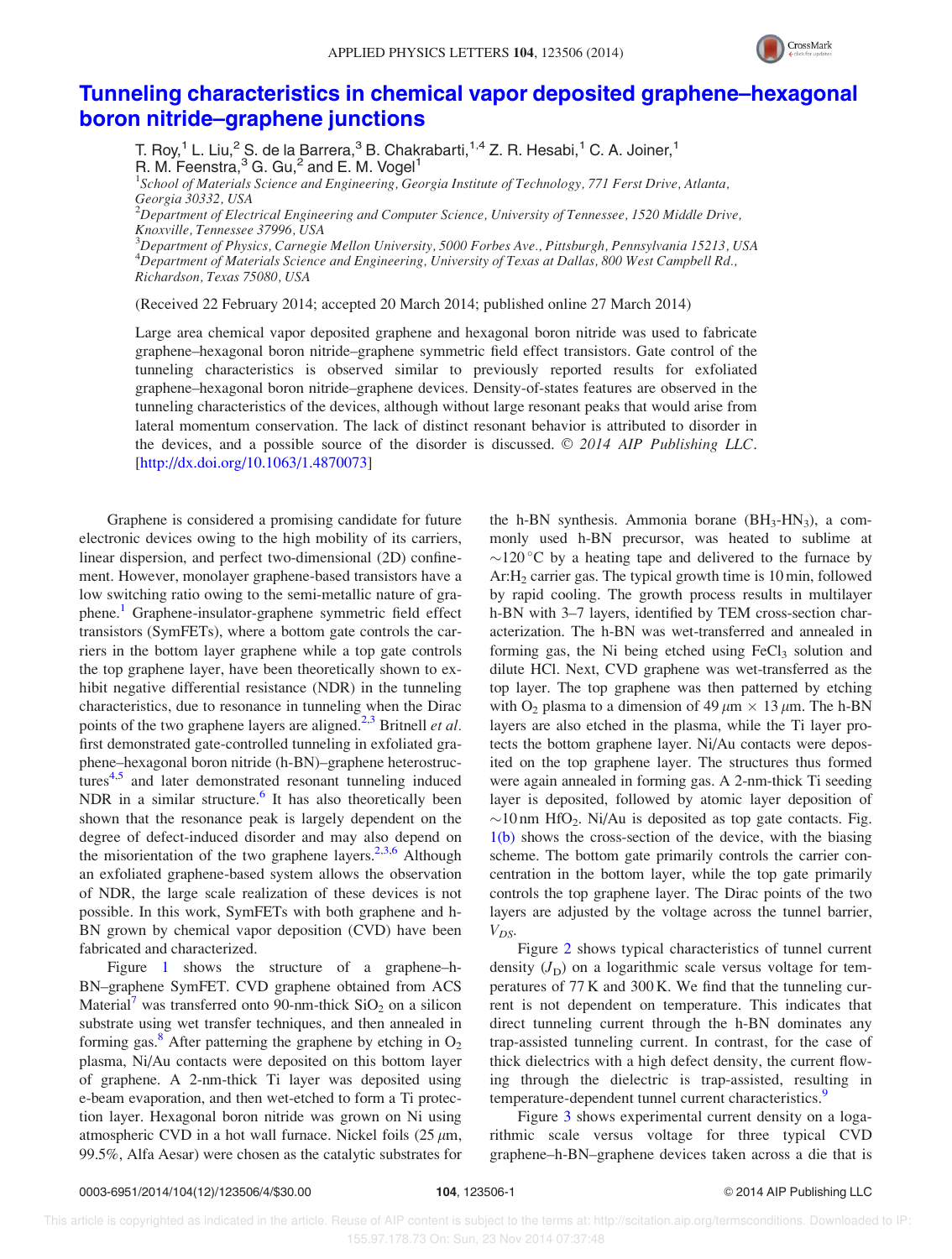

FIG. 1. (a) Structure of a graphene–h-BN–graphene transistor. (b) Crosssectional view of the device with the biasing scheme. (Not to scale.)

 $\sim$ 1 cm<sup>2</sup>. Also shown in Fig. 3 are experimental characteristics for similar heterostructures fabricated using exfoliated graphene and exfoliated h-BN of either four<sup>4</sup> or  $six^5$  layers. The magnitude of current density through exfoliated h-BN has previously been observed to change by  $\sim$  20 $\times$  per monolayer of h-BN. $<sup>4</sup>$  Comparing the magnitude of the current den-</sup> sity for the CVD case to that of exfoliated suggests the thickness of the multilayer CVD h-BN ranges from approximately 4 to 5 monolayers. We also note that the shape of the characteristics as a function of the voltage across the graphene electrodes is very similar.



FIG. 2. Experimental current-voltage characteristics  $(V_{BG} = V_{TG} = 0 V)$ indicating temperature-independent (direct) tunneling for the CVD graphene–h-BN–graphene structure. All of the measured devices show similar, temperature-independent, behavior.



FIG. 3. Experimental current-voltage characteristics ( $V_{BG} = V_{TG} = 0$ V) for three CVD graphene–h-BN–graphene devices taken from across one sample. Measured results from the literature<sup>4,5</sup> for exfoliated graphene-h-BN-graphene devices are shown for comparison. The results suggest that our multilayer CVD h-BN has 4 to 5 layers with a variation of approximately 1 layer.

Figure 4 shows typical characteristics of tunnel current density on logarithmic scale versus voltage across the graphene electrodes, for various back gate voltages. Also shown in Fig. 4 are current-voltage characteristics for various back gate voltages for similar heterostructures with six exfoliated h-BN layers.<sup>5</sup> The results demonstrate gate-controlled tunneling for CVD graphene–h-BN–graphene devices similar to the previously reported results for exfoliated graphene–h-BN–graphene.

When examined over a *linear* current range, some devices show plateaus and/or kinks in their current-voltage characteristic, as shown in Fig.  $5(a)$ . The plateaus in the curves are indicated with a red circle. To understand this behavior we perform simulations of the device behavior, using the theory<sup>5</sup> in which no in-plane momentum conservation is assumed.<sup>14</sup> The resulting simulated characteristics are shown in Fig. 5(b), for precisely the same device geometry (i.e.,



FIG. 4. Experimental current-voltage characteristics on a logarithmic scale for various  $V_{BG}$  ( $V_{TG} = 0$  V) for one CVD graphene–h-BN–graphene device (-5 h-BN layers). A measured result from the literature for an exfoliated graphene–h-BN–graphene device (4 h-BN layers) is shown for comparison.<sup>5</sup> Similar control of the tunneling characteristics by the applied back gate voltage is observed.

 This article is copyrighted as indicated in the article. Reuse of AIP content is subject to the terms at: http://scitation.aip.org/termsconditions. Downloaded to IP: 155.97.178.73 On: Sun, 23 Nov 2014 07:37:48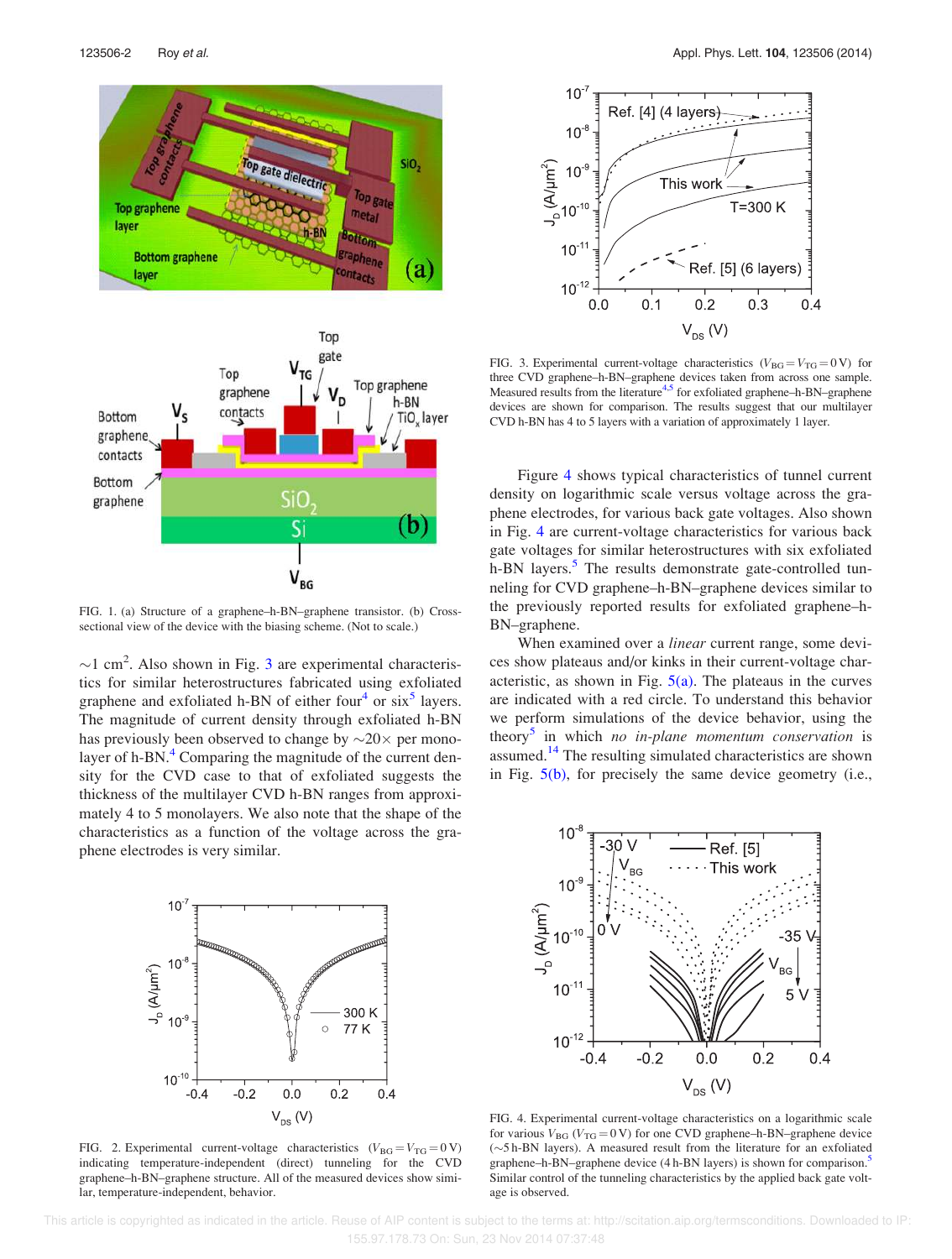tunnel barrier and gate dielectric thicknesses) as in the experiment, and assuming slight p-doping in the graphene layers ( $\Delta = -0.1$  eV is the separation of the Fermi energy and Dirac point for both layers, for zero  $V_{DS}$ ). We find good agreement between the simulated and the experimental results. The plateau in the curves arises when the Fermi energy of one of the graphene layers (the bottom graphene layer in this case) passes through a minimum in the densityof-states, i.e., the Dirac point for that electrode. Over this small energy range, the transmission probability of the carriers is approximately constant whereas the density of carriers available for tunneling decreases and then increases, resulting in the plateau.

Our results indicate that we have well-defined tunneling occurring between the two graphene electrodes, with clear modulation due to the bottom gate. However, we obtain agreement between the simulated and measured tunneling characteristics only when we consider the situation of no inplane momentum conservation. When some limited amount of momentum conservation is included in a rigorous transfer Hamiltonian computation, then a *resonant peak* occurs in the tunneling current, $2,3,6$  but we observe no such peak in our experimental characteristics (even when measured over a larger range than that of Fig. 4). The plateau discussed above does



FIG. 5. (a) Experimental current-voltage characteristics on a linear scale for various  $V_{BG}$  (T = 300 K,  $V_{TG}$  = 0 V) for one CVD graphene–h-BN–graphene device ( $\sim$ 5 h-BN layers). A "plateau region" is highlighted by the red circle. (b) Simulated tunneling characteristic of a graphene–h-BN–graphene device, for the same device parameters as (a), for the situation of no in-plane momentum conservation.



FIG. 6. Raman spectra of (a) monolayer graphene transferred onto the  $SiO<sub>2</sub>$ substrate, (b) the same graphene after processing and transfer of the h-BN. The processing or h-BN transfer has resulted in an enhanced D-peak indicating disorder.

not indicate the occurrence of a resonant peak, but rather, is simply a density-of-states effect.<sup>5</sup> A complete lack of resonant behavior corresponds to a lateral coherence length for the tunneling of  $\leq 1$  nm in the transfer Hamiltonian approach, $\frac{2}{3}$  which produces results that are nearly identical with those from the non-momentum-conserving theory.

Fig.  $6(a)$  shows the Raman spectrum of that graphene layer, with 2D/G ratio of  $\sim$ 2:1 and no D peak. This demonstrates that the bottom layer of graphene is single monolayer and the defect density is quite low.<sup>10</sup> However, following Ti deposition and removal, along with transfer of the h-BN onto the bottom graphene layer, we find that its characteristics are degraded (Fig. 6(b). The latter displays a peak  $\sim$ 1360 cm<sup>-1</sup> which we associate with the disorder (D) peak of graphene. (This Raman line is at nearly the same energy as that due to the  $E_{2g}$  vibrational mode within the h-BN layers. However, the concomitant increase in width of the graphene G peak between Figs.  $6(a)$  and  $6(b)$  indicates that the 1360 cm<sup>-1</sup> peak does, indeed, arise from the D line of graphene.<sup>11,12</sup> Furthermore, a shoulder appears on the right side of the G peak, indicating the defect induced  $D'$  mode.<sup>13</sup>) Apparently, the processing steps of Ti deposition/removal followed by h-BN transfer have produced disorder in the bottom graphene layer. Therefore, in our devices, we attribute the small coherence length to the bottom graphene layer which has suffered degradation due to the full device fabrication. Further examination of these process steps will, we believe, reveal the limiting step that produces the degradation of the bottom graphene layer in the present devices.

In conclusion, we have demonstrated gate-controlled tunneling in a CVD graphene–h-BN–graphene system similar to the exfoliated system.<sup>4,5</sup> Temperature-independent tunneling is found, indicating non-trap-assisted direct